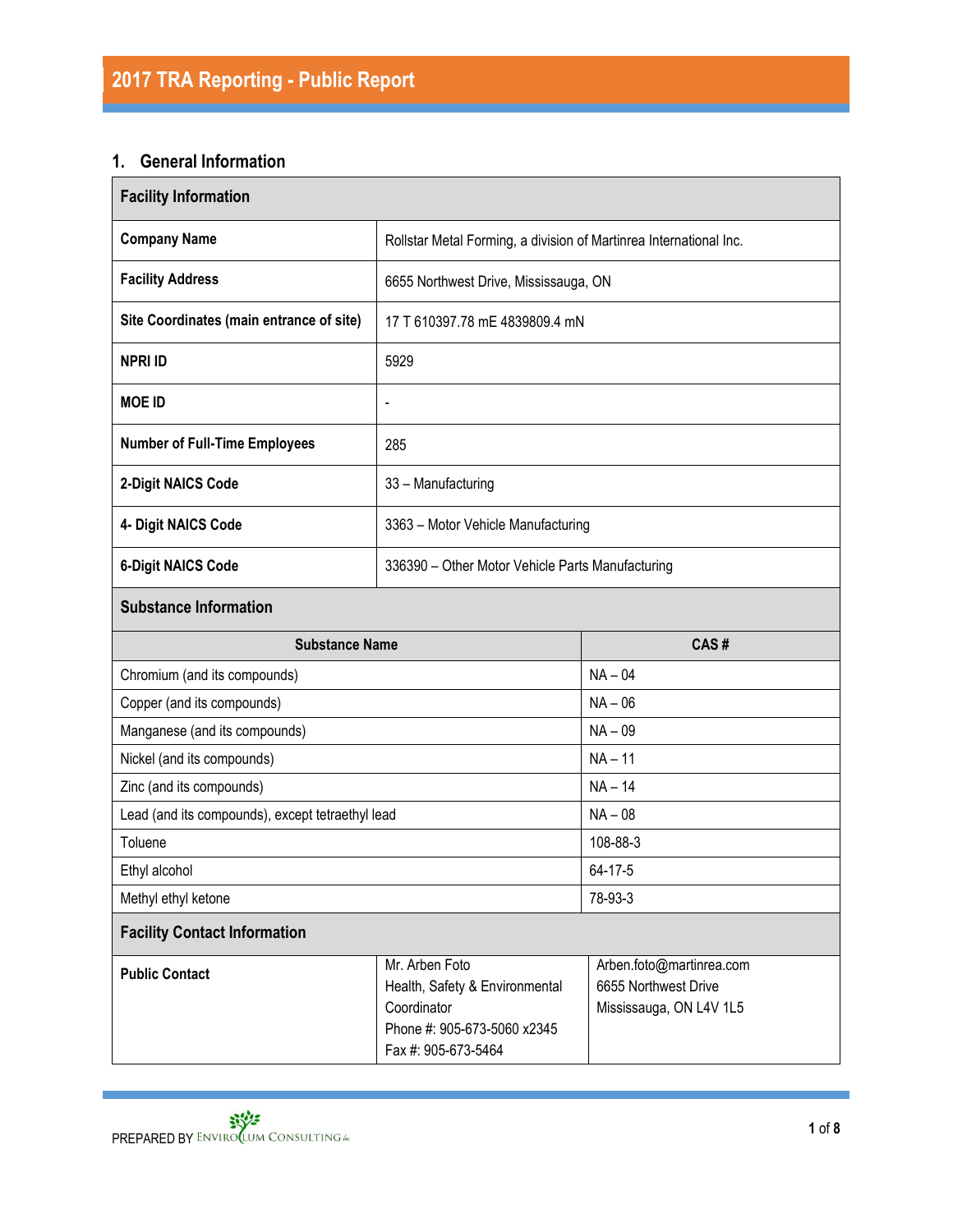# **2. Toxic Substance Accounting Summary**

Facility-wide Amounts of Toxic Substances Reported for 2017:

| <b>Substance Name</b>         | <b>Used</b>  | <b>Created</b> | <b>Contained In</b><br><b>Product</b> | <b>Release</b><br>to Air | Disposed /<br><b>Recycled</b> |
|-------------------------------|--------------|----------------|---------------------------------------|--------------------------|-------------------------------|
| Chromium (and its compounds)  | 100 to 1,000 |                | 100 to 1,000                          | 0                        | 100 to 1,000                  |
| Copper (and its compounds)    | 10 to 100    |                | 10 to 100                             | $\mathbf{0}$             | 1 to 10                       |
| Manganese (and its compounds) | 10 to 100    |                | 10 to 100                             | $\mathbf 0$              | 1 to 10                       |
| Nickel (and its compounds)    | 10 to 100    |                | 10 to 100                             | $\mathbf{0}$             | 1 to 10                       |
| Zinc (and its compounds)      | 10 to 100    |                | 10 to 100                             | $\mathbf{0}$             | 1 to 10                       |
| Lead (and its compounds)      | 1 to 10      |                | 1 to 10                               | $\mathbf{0}$             | $0$ to 1                      |
| Toluene                       | 1 to 10      |                |                                       | 1 to 10                  |                               |
| Ethyl alcohol                 | 1 to 10      |                |                                       | 1 to 10                  |                               |
| Methyl ethyl ketone           | 1 to 10      |                |                                       | 1 to 10                  |                               |

**NOTE:** Units are expressed in tonnes, unless otherwise indicated. '-- ' indicates not applicable.

### **3. Quantification Comparison to Previous Year**

3.1 Chromium (and its compounds)

|                                  | <b>Unit</b> | 2017         | 2016         | Change<br>(Unit) | Change<br>$(\%)$ | <b>Rationale for Change</b>       |
|----------------------------------|-------------|--------------|--------------|------------------|------------------|-----------------------------------|
| Used                             | Tonnes      | 100 to 1,000 | 100 to 1,000 | 10 to 100        | $\sqrt{21.9}$    | Decreased stainless steel         |
| Created                          |             |              |              |                  |                  | materials<br>purchased/processed. |
| <b>Contained In Product</b>      | Tonnes      | 100 to 1,000 | 100 to 1,000 | 100 to 1,000     | 461.8            |                                   |
| Release to Air                   | Tonnes      | 0            | 0            | 0                | $\mathbf{0}$     |                                   |
| Release to Water                 |             |              |              |                  |                  |                                   |
| On-site Disposal                 |             |              |              |                  |                  | Increase in scrap metal           |
| <b>Transferred for Disposal</b>  |             |              |              |                  |                  | recycled. Data collection         |
| <b>Transferred for Recycling</b> | Tonnes      | 100 to 1,000 | $0$ to 1     | 100 to 1,000     | 1 13385          | different from previous year.     |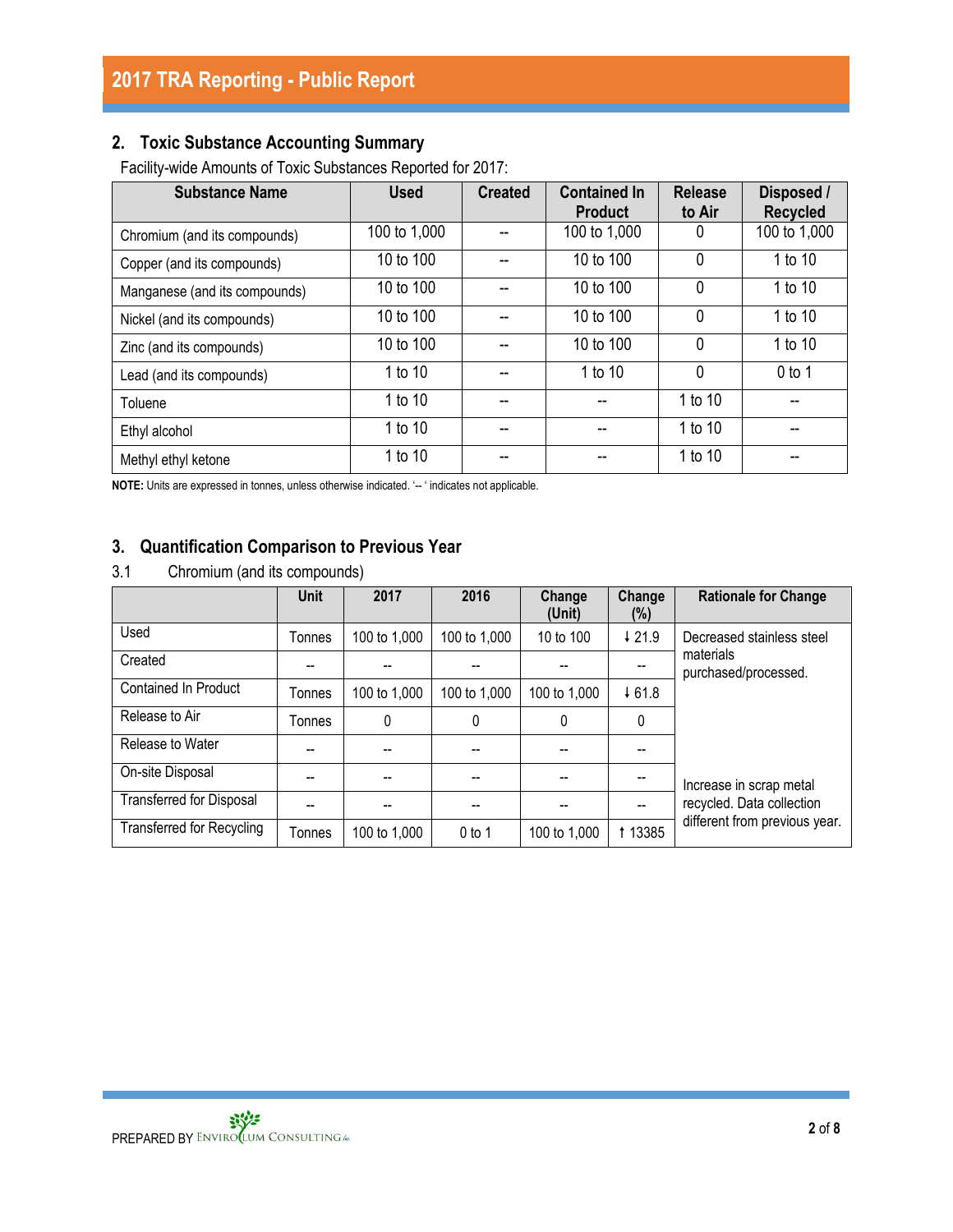# 3.2 Copper (and its compounds)

|                                  | <b>Unit</b>   | 2017      | 2016      | Change<br>(Unit) | Change<br>$(\%)$  | <b>Rationale for Change</b>                          |
|----------------------------------|---------------|-----------|-----------|------------------|-------------------|------------------------------------------------------|
| Used                             | <b>Tonnes</b> | 10 to 100 | 10 to 100 | $0$ to 1         | † 5               | No significant change in                             |
| Created                          | --            | --        |           |                  |                   | aluminum usage.                                      |
| <b>Contained In Product</b>      | Tonnes        | 10 to 100 | 10 to 100 | 1 to 10          | $\downarrow$ 10.2 |                                                      |
| Release to Air                   | Tonnes        | 0         | 0         | $\mathbf{0}$     | 0                 |                                                      |
| Release to Water                 | --            |           |           |                  |                   |                                                      |
| On-site Disposal                 | --            |           |           |                  |                   |                                                      |
| <b>Transferred for Disposal</b>  | --            | --        |           |                  |                   | Increase in scrap metal<br>recycled. Data collection |
| <b>Transferred for Recycling</b> | Tonnes        | 1 to 10   | $0$ to 1  | 1 to 10          | 1 1 3 5 3 8       | different from previous year.                        |

# 3.3 Manganese (and its compounds)

|                                  | <b>Unit</b> | 2017      | 2016      | Change<br>(Unit) | Change<br>$(\%)$ | <b>Rationale for Change</b>                          |
|----------------------------------|-------------|-----------|-----------|------------------|------------------|------------------------------------------------------|
| Used                             | Tonnes      | 10 to 100 | 10 to 100 | 1 to 10          | 424.4            | Decreased stainless steel                            |
| Created                          |             |           |           |                  |                  | materials<br>purchased/processed.                    |
| <b>Contained In Product</b>      | Tonnes      | 10 to 100 | 10 to 100 | 10 to 100        | 452.9            |                                                      |
| Release to Air                   | Tonnes      | $\Omega$  | 0         | $\mathbf{0}$     | 0                |                                                      |
| Release to Water                 |             |           |           |                  |                  |                                                      |
| On-site Disposal                 |             |           |           |                  |                  |                                                      |
| <b>Transferred for Disposal</b>  |             |           |           |                  |                  | Increase in scrap metal<br>recycled. Data collection |
| <b>Transferred for Recycling</b> | Tonnes      | 1 to 10   | 0 to 10   | 1 to 10          | <b>t</b> 12721   | different from previous year.                        |

### 3.4 Nickel (and its compounds)

|                                  | <b>Unit</b>   | 2017      | 2016         | Change<br>(Unit) | Change<br>(%) | <b>Rationale for Change</b>                                |
|----------------------------------|---------------|-----------|--------------|------------------|---------------|------------------------------------------------------------|
| Used                             | Tonnes        | 10 to 100 | 100 to 1,000 | 10 to 100        | 430.0         | Decreased stainless steel                                  |
| Created                          |               |           |              |                  |               | materials<br>purchased/processed.                          |
| <b>Contained In Product</b>      | Tonnes        | 10 to 100 | 100 to 1,000 | 10 to 100        | 433.4         |                                                            |
| Release to Air                   | <b>Tonnes</b> | 0         | $\mathbf 0$  | 0                | 0             |                                                            |
| Release to Water                 |               |           |              |                  |               |                                                            |
| On-site Disposal                 |               |           | --           |                  |               |                                                            |
| <b>Transferred for Disposal</b>  |               |           |              |                  |               | Increase in scrap metal                                    |
| <b>Transferred for Recycling</b> | Tonnes        | 1 to 10   | $0$ to 1     | 1 to 10          | <b>15982</b>  | recycled. Data collection<br>different from previous year. |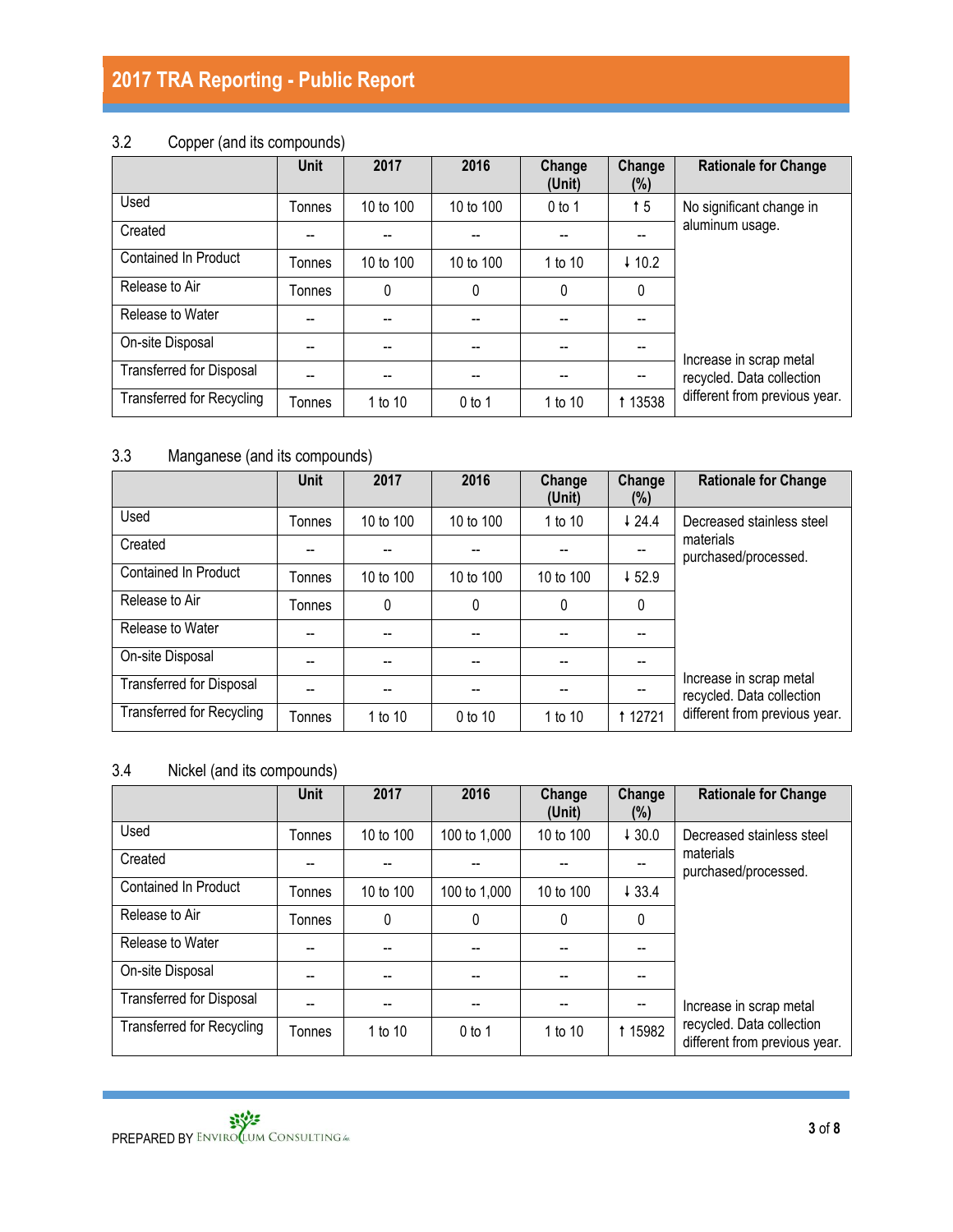# 3.5 Zinc (and its compounds)

|                                  | <b>Unit</b> | 2017      | 2016      | Change<br>(Unit) | Change<br>$(\%)$ | <b>Rationale for Change</b>                          |
|----------------------------------|-------------|-----------|-----------|------------------|------------------|------------------------------------------------------|
| Used                             | Tonnes      | 10 to 100 | 10 to 100 | 10 to 100        | 437.1            | Decreased stainless steel                            |
| Created                          |             |           |           |                  |                  | materials<br>purchased/processed.                    |
| <b>Contained In Product</b>      | Tonnes      | 10 to 100 | 10 to 100 | 10 to 100        | 443.6            |                                                      |
| Release to Air                   | Tonnes      | 0         | 0         | $\Omega$         | $\Omega$         |                                                      |
| Release to Water                 | --          |           |           |                  |                  |                                                      |
| On-site Disposal                 | --          |           |           |                  |                  |                                                      |
| <b>Transferred for Disposal</b>  | --          |           |           |                  |                  | Increase in scrap metal<br>recycled. Data collection |
| <b>Transferred for Recycling</b> | Tonnes      | 1 to 10   | $0$ to 1  | 1 to 10          | 1 2638           | different from previous year.                        |

# 3.6 Lead (and its compounds), except tetraethyl lead

|                                  | <b>Unit</b> | 2017                 | 2016               | Change<br>(Unit) | Change<br>$(\%)$ | <b>Rationale for Change</b>                          |
|----------------------------------|-------------|----------------------|--------------------|------------------|------------------|------------------------------------------------------|
| Used                             | kg          | $1,000$ to<br>10,000 | 1,000 to<br>10,000 | 10 to 100        | 12               | No significant change in<br>aluminum usage/process.  |
| Created                          |             |                      |                    |                  |                  |                                                      |
| Contained In Product             | kg          | $1,000$ to<br>10,000 | 1,000 to<br>10,000 | 100 to 1,000     | $\downarrow$ 11  |                                                      |
| Release to Air                   | kg          | 0                    | 0                  | 0                | 0                |                                                      |
| Release to Water                 |             |                      |                    |                  |                  |                                                      |
| On-site Disposal                 |             |                      |                    |                  |                  |                                                      |
| <b>Transferred for Disposal</b>  | --          |                      |                    |                  |                  | Increase in scrap metal<br>recycled. Data collection |
| <b>Transferred for Recycling</b> | kg          | 100 to 1,000         | 1 to 10            | 100 to 1,000     | 1 1 3 6 7 9      | different from previous year                         |

# 3.7 Toluene

|                                  | <b>Unit</b> | 2017    | 2016      | Change<br>(Unit) | Change<br>$(\%)$ | <b>Rationale for Change</b> |
|----------------------------------|-------------|---------|-----------|------------------|------------------|-----------------------------|
| Used                             | Tonnes      | 1 to 10 | 10 to 100 | 1 to 10          | 440.9            | Normalization in use of new |
| Created                          |             |         |           |                  |                  | product containing toluene. |
| <b>Contained In Product</b>      |             |         |           |                  |                  |                             |
| Release to Air                   | Tonnes      | 1 to 10 | 10 to 100 | 1 to 10          | 440.9            |                             |
| Release to Water                 | --          |         |           |                  |                  |                             |
| On-site Disposal                 |             |         |           |                  |                  |                             |
| <b>Transferred for Disposal</b>  | --          | --      | --        | --               |                  |                             |
| <b>Transferred for Recycling</b> | --          | --      | --        | --               |                  |                             |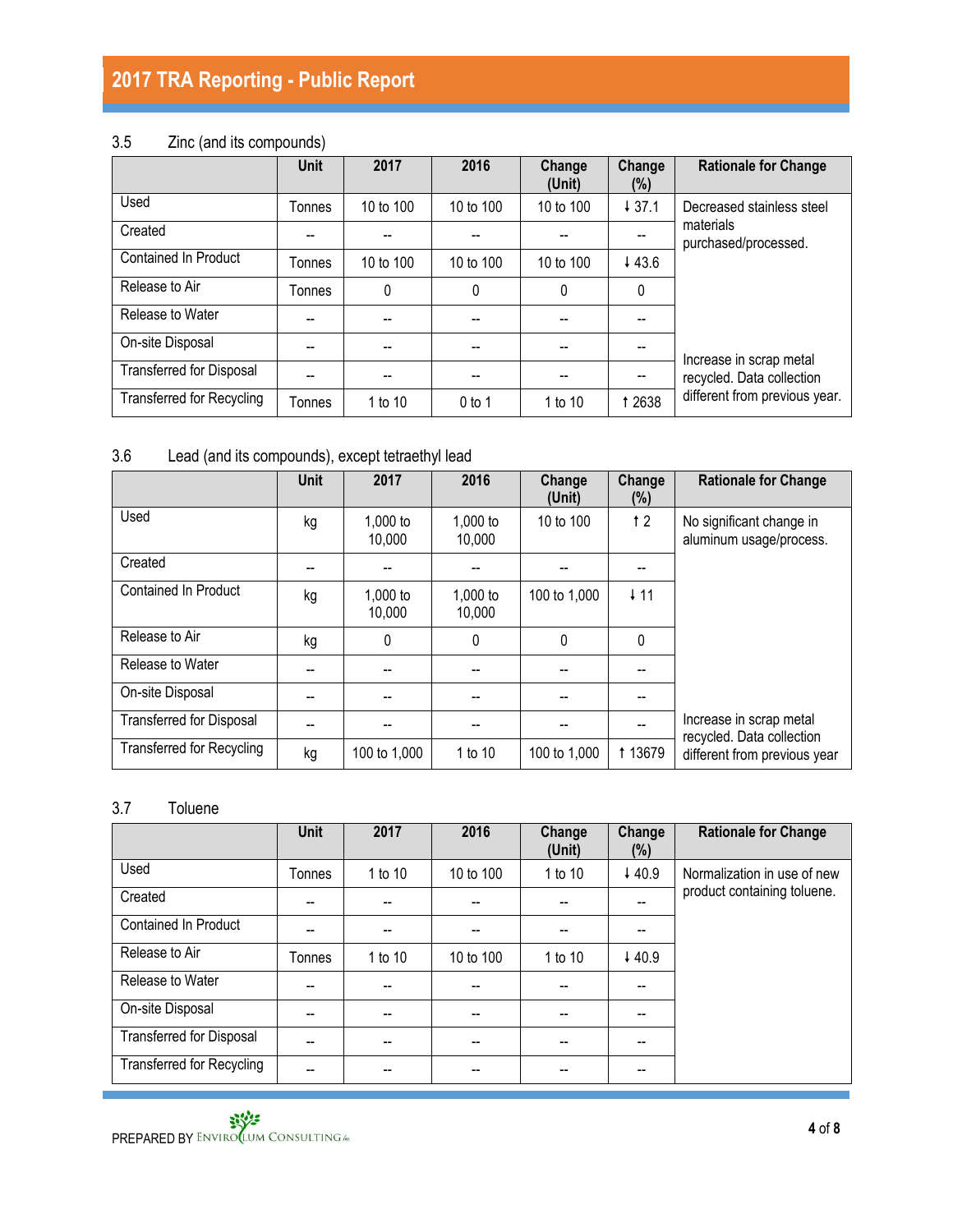#### 3.8 Ethyl alcohol

|                                  | <b>Unit</b>              | 2017    | 2016    | Change<br>(Unit) | Change<br>$(\%)$ | <b>Rationale for Change</b> |
|----------------------------------|--------------------------|---------|---------|------------------|------------------|-----------------------------|
| Used                             | Tonnes                   | 1 to 10 | 1 to 10 | $0$ to 1         | 12.5             | No significant change.      |
| Created                          | --                       | --      |         |                  | --               |                             |
| <b>Contained In Product</b>      |                          |         |         |                  |                  |                             |
| Release to Air                   | Tonnes                   | 1 to 10 | 1 to 10 | $0$ to 1         | 12.5             |                             |
| Release to Water                 | --                       | --      |         |                  |                  |                             |
| On-site Disposal                 | --                       | --      | --      | --               | --               |                             |
| <b>Transferred for Disposal</b>  | $-$                      | --      | $-$     | --               | --               |                             |
| <b>Transferred for Recycling</b> | $\overline{\phantom{a}}$ | --      | --      | --               | --               |                             |

#### 3.9 Methyl ethyl ketone

|                                  | <b>Unit</b> | 2017    | 2016                     | Change<br>(Unit) | Change<br>$(\%)$ | <b>Rationale for Change</b> |
|----------------------------------|-------------|---------|--------------------------|------------------|------------------|-----------------------------|
| Used                             | Tonnes      | 1 to 10 | 1 to 10                  | $0$ to 1         | 12.4             | No significant change.      |
| Created                          | --          |         |                          |                  | --               |                             |
| <b>Contained In Product</b>      | --          | --      | $-$                      |                  | --               |                             |
| Release to Air                   | Tonnes      | 1 to 10 | 1 to 10                  | $0$ to 1         | 12.4             |                             |
| Release to Water                 | --          | --      | $-$                      |                  | --               |                             |
| On-site Disposal                 | --          | --      | $\overline{\phantom{a}}$ |                  | --               |                             |
| Transferred for Disposal         | --          | --      | $-$                      |                  | --               |                             |
| <b>Transferred for Recycling</b> | --          |         |                          |                  | --               |                             |

### **4. Objectives**

Rollstar prides itself on technological innovation in order to produce high quality products in an environmentally responsible manner. This plan will determine the technical and economic feasibility of identified reduction options to determine which, if any, are viable for implementation at this time. As part of the continuous improvement practices at the facility, technical advances will be monitored for new opportunities to reduce the use of the reported substances at the facility.

### **5. Progress in Implementing Plan**

This section does not apply since no feasible reduction options are available for implementation at this time.

For information on on-site releases from the facility, as well as disposal and off-site recycling information please refer to National Pollutant Release Inventory's website: [http://www.ec.gc.ca/inrp-npri/.](http://www.ec.gc.ca/inrp-npri/)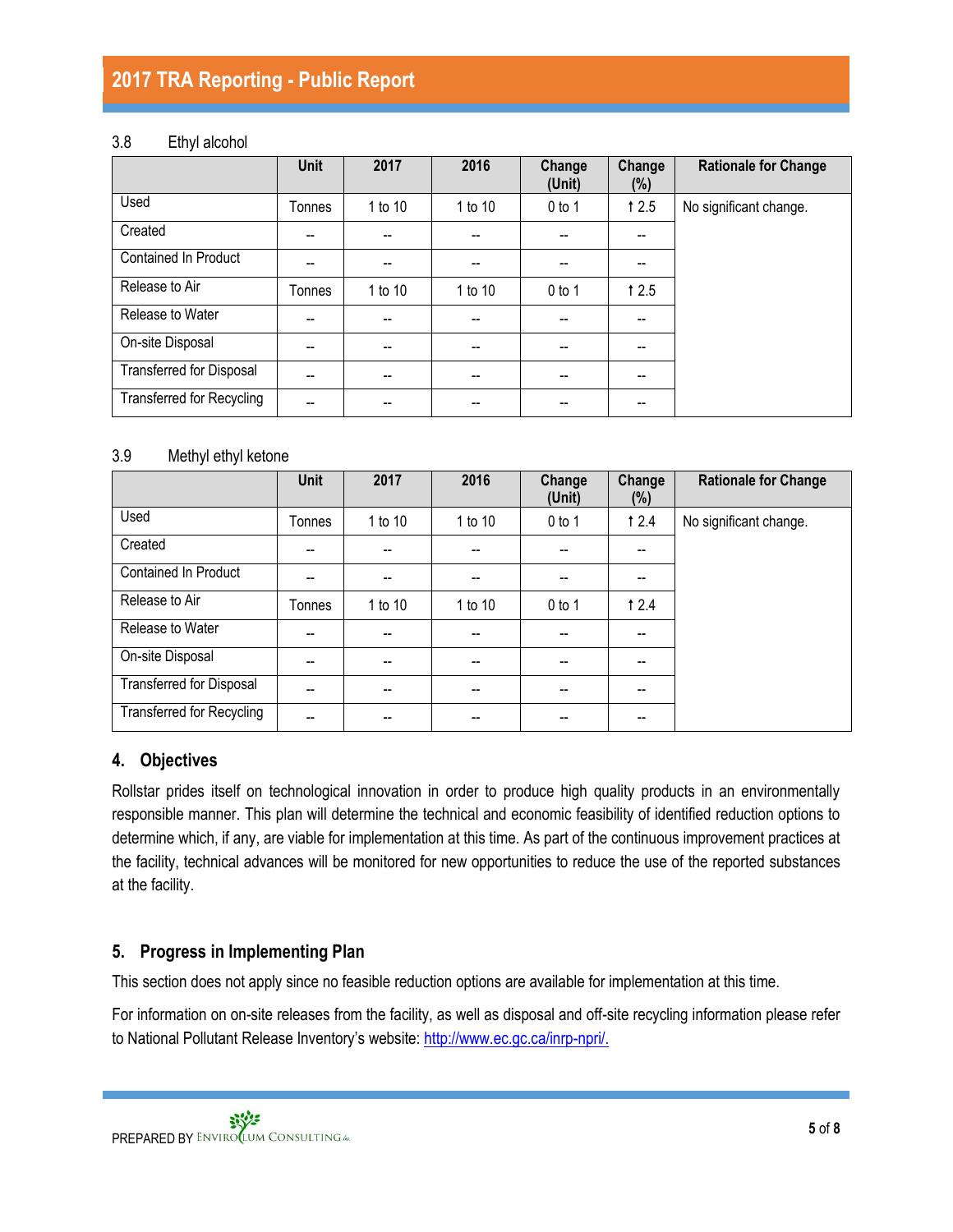#### **6. Highest Ranking Certification**

*The signed certification of the annual report is kept on file at the facility.*

# **Annual Report Certification Statement**

As of 17/05/2018, I, George Baranowsky, certify that I have read the reports on the toxic substance reduction plans for the toxic substances referred to below and am familiar with their contents, and to my knowledge the information contained in the reports is factually accurate and the reports comply with the Toxics Reduction Act, 2009 and Ontario Regulation 455/09 (General) made under that Act.

### **TRA Substance List**

| <b>CAS RN</b>  | <b>Substance Name</b>         |
|----------------|-------------------------------|
| NA - 04        | Chromium (and its compounds)  |
| NA - 06        | Copper (and its compounds)    |
| $64 - 17 - 5$  | Ethanol                       |
| <b>NA - 08</b> | Lead (and its compounds)      |
| NA - 09        | Manganese (and its compounds) |
| 78-93-3        | Methyl ethyl ketone           |
| <b>NA - 11</b> | Nickel (and its compounds)    |
| 108-88-3       | <b>Toluene</b>                |
| NA - 14        | Zinc (and its compounds)      |